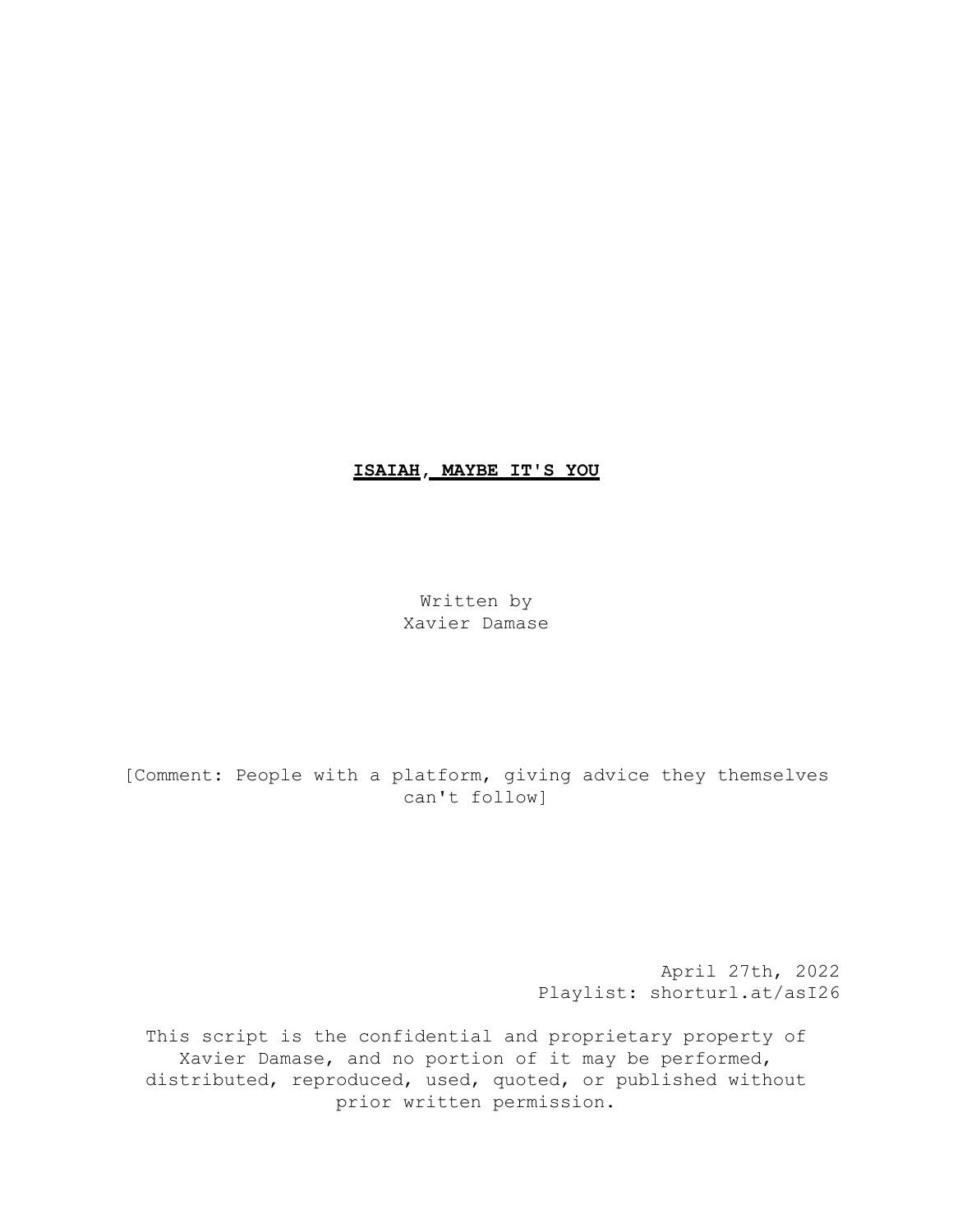# **INT. PODCASTING STUDIO - AFTERNOON**

Looking fabulous, successful. Three women in their 20s sit in lofty armchairs. Each manifest her own, bubbly brand of pizazz before a mic.

Cheeks are contoured flawlessly, eyes are sharpened, eyebrows plowed, lips bouncy, sipping wine and expressing themselves with aplomb.

The podcast belongs to DORA and GEORGIA, South London born-andraised cousins with roots in Sierra Leone.

ISAIAH (27yo), our lead, is their guest. She has her hair pulled back clearing the view for a set of heavy earrings.

\* Aspect Ratio is Vertical (9:16), stylized à la Tik Tok with Closed Captioned dialogs. We catch them mid-convo, their back and forth is fast paced ;

> DORA And so what's the wildest thing you've done for a Man?

#### GEORGIA

Oh I don't know...

ISAIAH I've paid his rent.

DORA

Are You Crazy!!!

### GEORGIA

Isaiah???? --

DORA (teasing) -- OMG !! You see this glass??? --

GEORGIA -- My parents would kill me --

DORA (CONT'D) -- I will throw it at your head!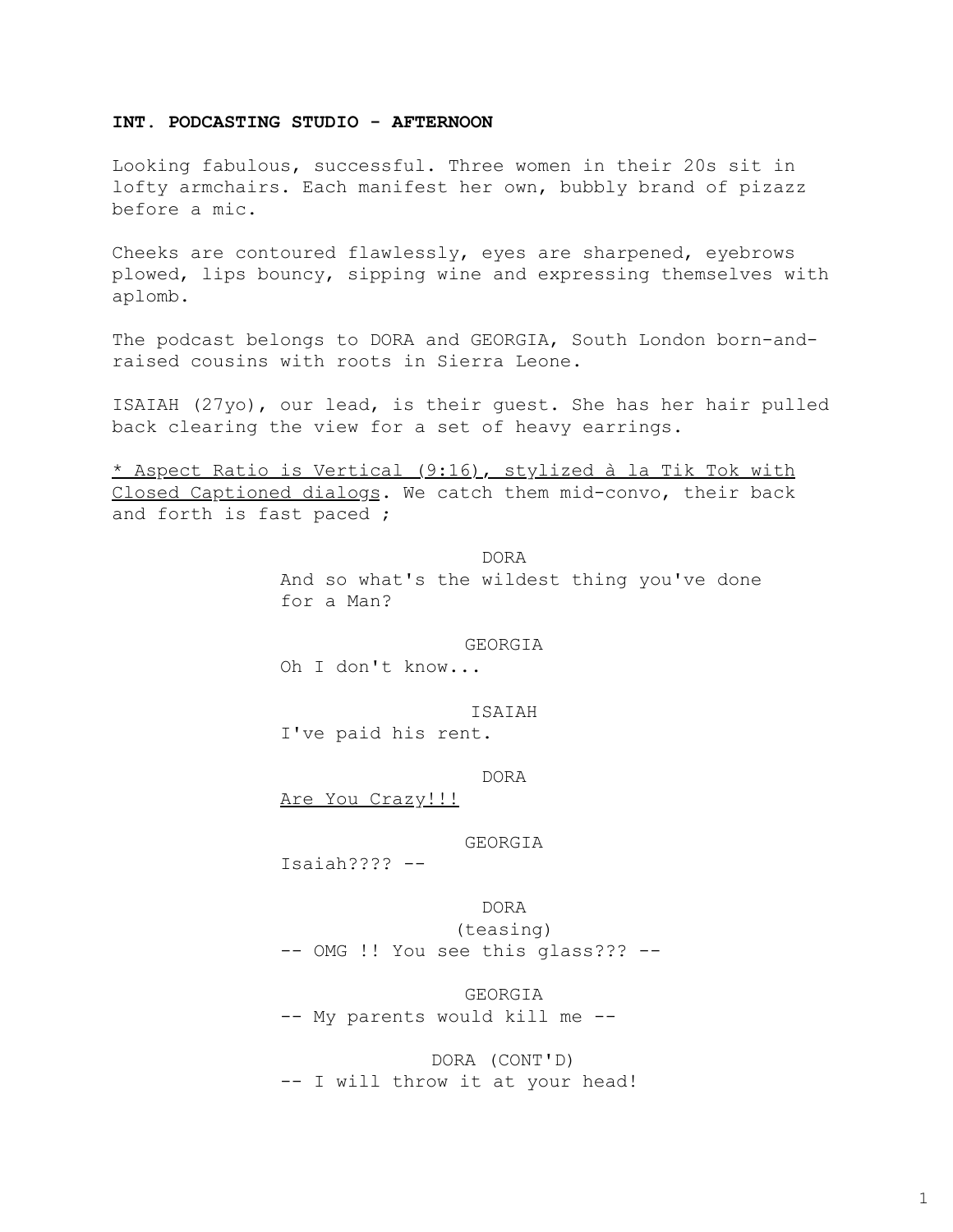\* Aspect Ratio switches to standard Widescreen (16:9), as we cut to Isaiah ;

ISAIAH

...I know, trust... Old me, what can I say...

DORA

That's wild. But so you're in a relationship now, yeah?

ISAIAH

I am, few months now.

DORA

And how d'you meet?

ISAIAH

Mmm, like that, at a party.

GEORGIA Old school, I like it.

ISAIAH

I'm an old soul

#### DORA

And so to bring it back a bit, prior to the relationship you're in, were you a *dater*?

ISAIAH

... I mean I was yeah, I've seen, I mean I've dated a lot of shit. Let's put it that way.

### DORA

Same

### GEORGIA

-- so what advice would you give us, girls that are out here navigating the landscape, tryna find a prince.

#### ISAIAH

That's a good question, hummmm.. one thing that I would say is... one of the best thing that I would say is... don't force it like, don't force shit --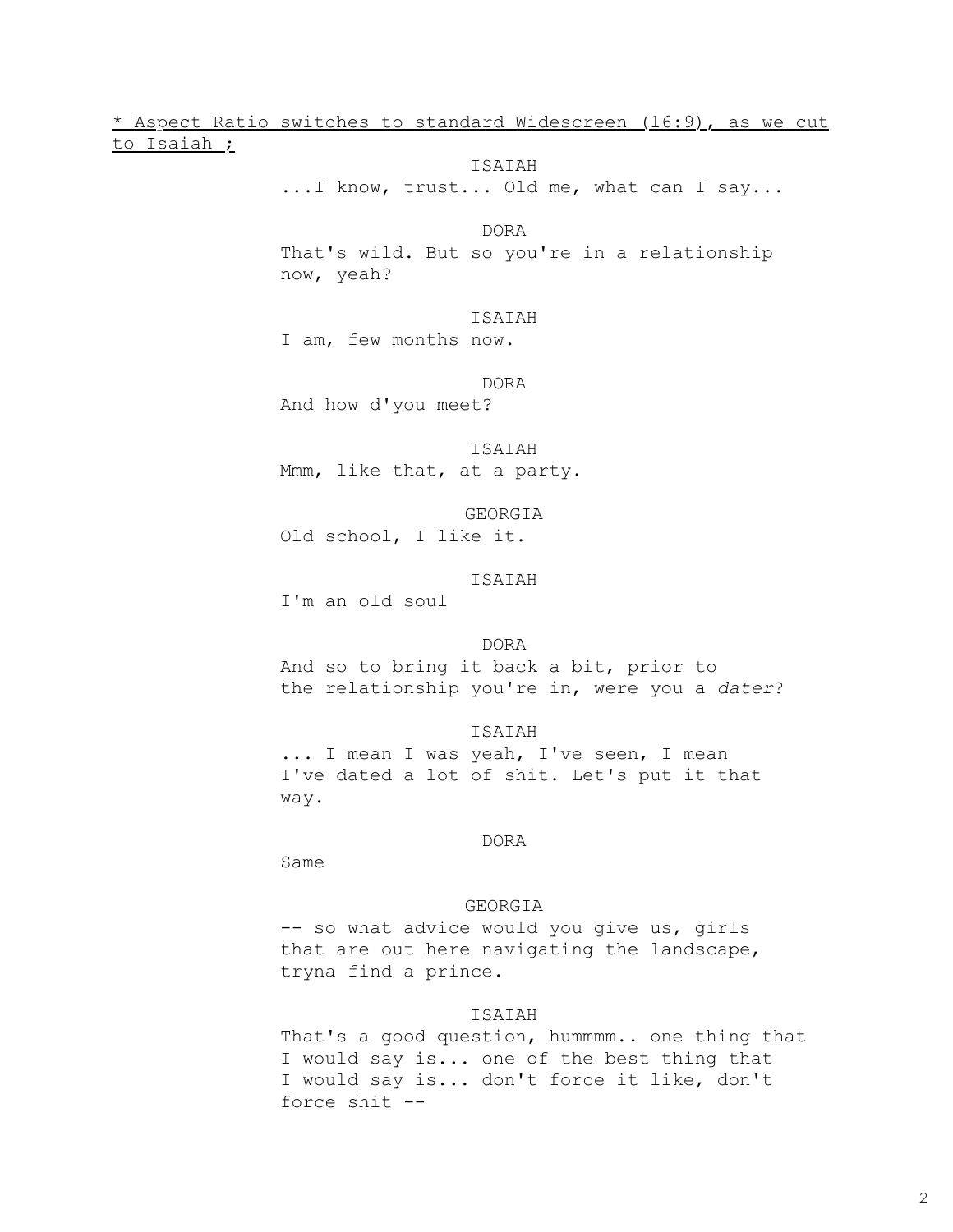# DORA

-- No, that's how I got my first hemorrhoid bruv.

### ISAIAH

Stop it!! No, you're too quick. That's why you own a banging podcast now, Ayyyyy!

### DORA

Ayyyy!!

The three snap fingers, SNAP SNAP SNAP ;

#### ISAIAH

No, but really like... Don't go looking for it, d'you know what I mean? Let it happen, cause I feel like when you're constantly on the search and on the prowl, and on the apps...you'll just get a lot of shit.

#### GEORGIE

FROGS

#### ISAIAH

Like yeah, when it's supposed to happen --Exactly! When it's supposed to happen it will happen. You'll find yours, babe.

DORA Not even frogs... you get SLUGS bruv!

# GEORGIA

(laughing) You get SLUGS, init!?

#### DORA

Them DUTTY SLUGS......

The three burst out laughing, it's contagious. Loud and Free.

### **CUT TO, A SHORT MONTAGE:**

3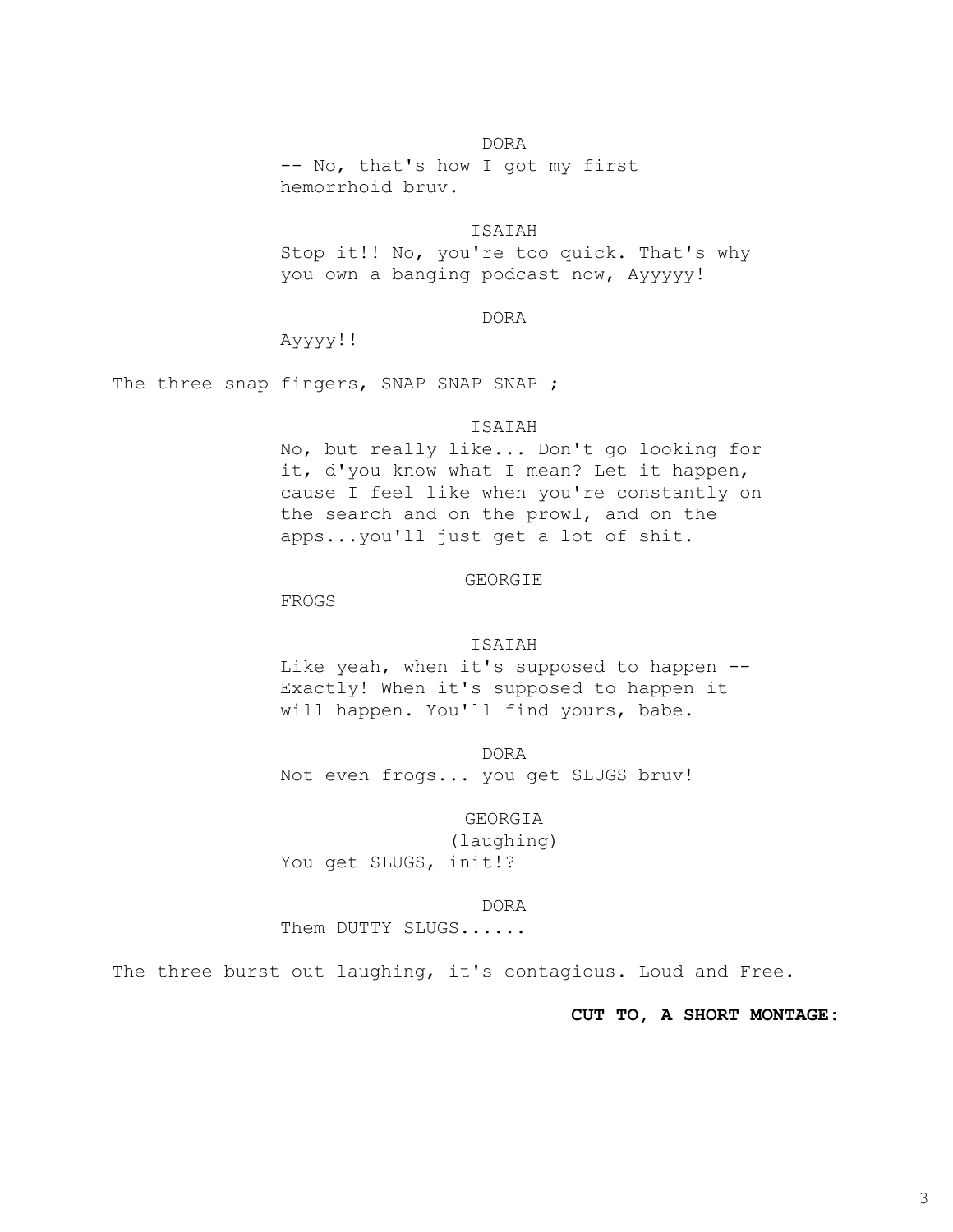#### **INT. TUBE, CIRCLE LINE - LATER THAT NIGHT**

Isaiah holds onto the handle of a train making a fast turn. The cars behind her curving, disappearing and reappearing one by one.

### **INT. BATHROOM / KITHEN - LATER THAT NIGHT**

Isaiah removes her heavy set of earrings, washes her eyes, lips and cheeks in the bathroom mirror... gracious, moving on ;

She lifts the toilet seat and REACTS to something deep in the bowl... Disgusted. She flushes, takes out her phone, sighs, sits, pees, is on her phone, quick gas, then flushes.

She gets up, looks down again... *it's* still there, now she's insulted.

#### **INT. KITHEN - LATER THAT NIGHT - MONTAGE CONTINUES ;**

At the kitchen counter, she's eating scrolling thru various clips on Tik Tok.

She empties her plate in the bin and notices the washer is full of wet clothes, she takes out a shirt, smells it -- is pissed.

Allan, her *man* (20s, tall, built) arrives slapping her butt, and kisses her cheek... she's not here for it ;

> ALLAN What was the podcast saying? Shared any gems?

Isaiah stays quiet for a BEAT, putting the shirt back in the washer ;

> ALLAN (CONT'D) You're good?

He moves to the sink and washes his hands ;

ISAIAH You left clothes in the washer...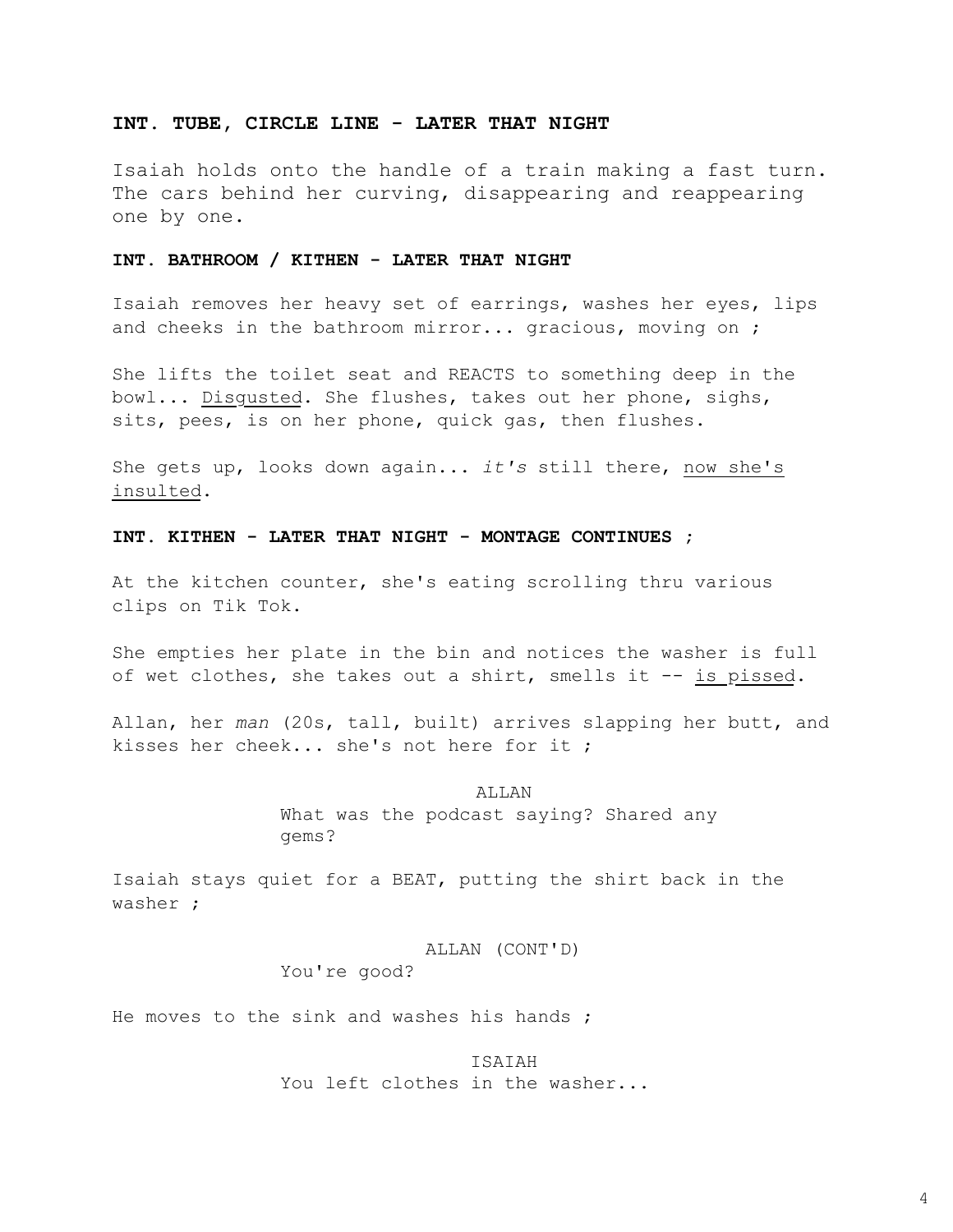ALLAN

...oh...

# ISAIAH

Now they smell...

ALLAN I forgot. I'll do another wash.

Allan grabs a pod ;

### ISAIAH

... It's still there...

ALLAN What is... No swear I flushed it this morning!!

ISAIAH I thought you'd take care of it.

He pops the pod in and starts another wash...

ALLAN

(*laughing, taking it lightly*) No, the log is back??

ISAIAH

It's been a week...

ALLAN I know, still.... It'll go. Has to....

ISAIAH

I wanna throw up.

She stares at him, he moves to the fridge and grabs leftovers ;

ALLAN

Trust me. No, Isaiah :)

ISAIAH No bruv... You need to care of it.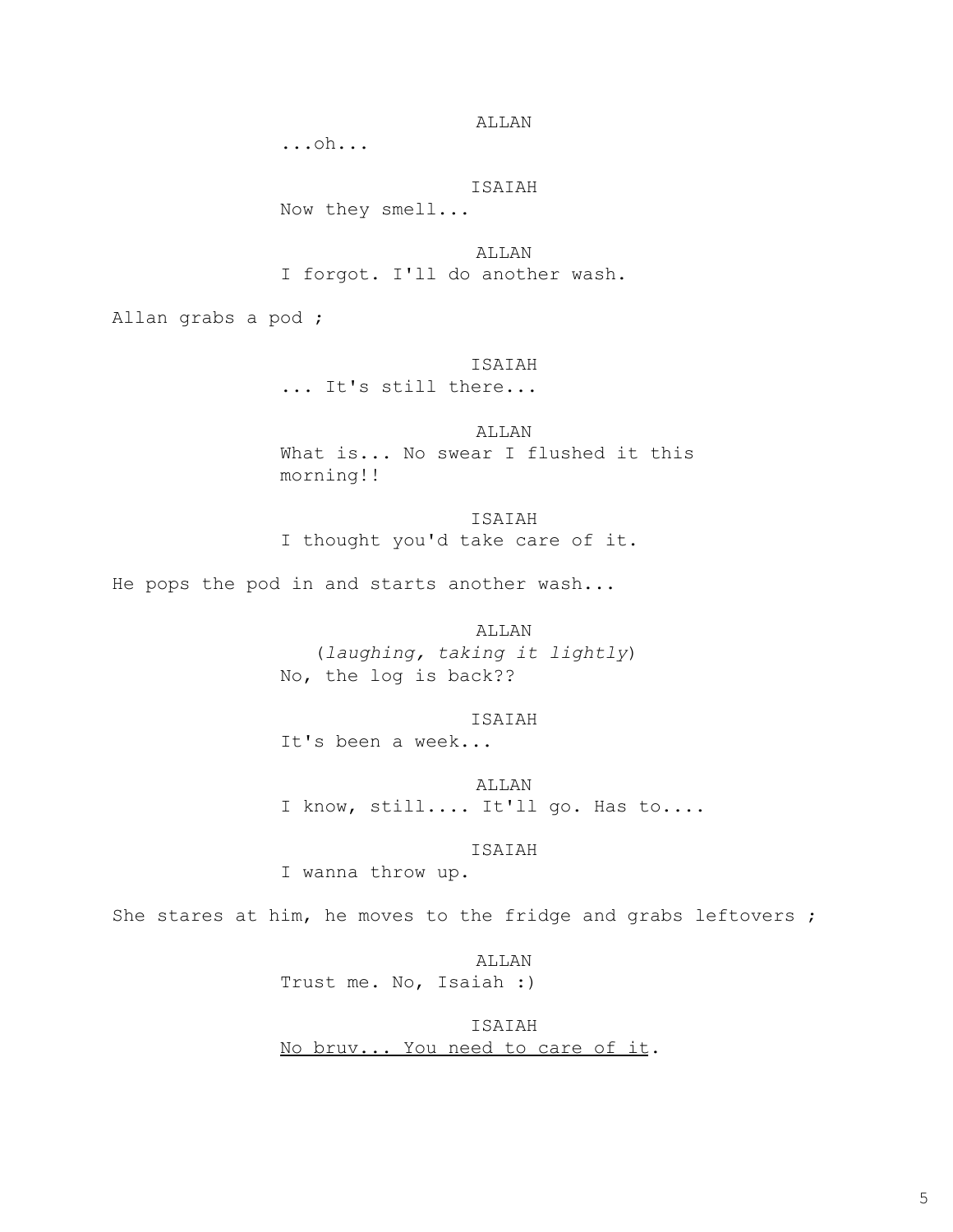ALLAN ....take care of what...

ISAIAH Or that's it. I'm done.

BEAT, taken by surprise ;

ALLAN

Huh...What...?

#### ISAIAH

Yeah.

He munches, leaving a BEAT ;

ALLAN

Are you hearing yourself? You're gonna end us over a deuce...?

# ISAIAH

yeah?

#### ALLAN

Do you understand what you're saying? Isaiah, it's ridiculous, you're --

ISAIAH

-- I'm a professional fucking songwriter. I know exactly what I'm saying.

ALLAN

I got money coming in, y'know? I meant to tell u

She stares at him, he back at her ;

ALLAN (CONT'D) You're done paying my rent, swear down. I've patterned it.

ISAIAH *I just want this shit out of my house.*

ALLAN

Ok then... I got you.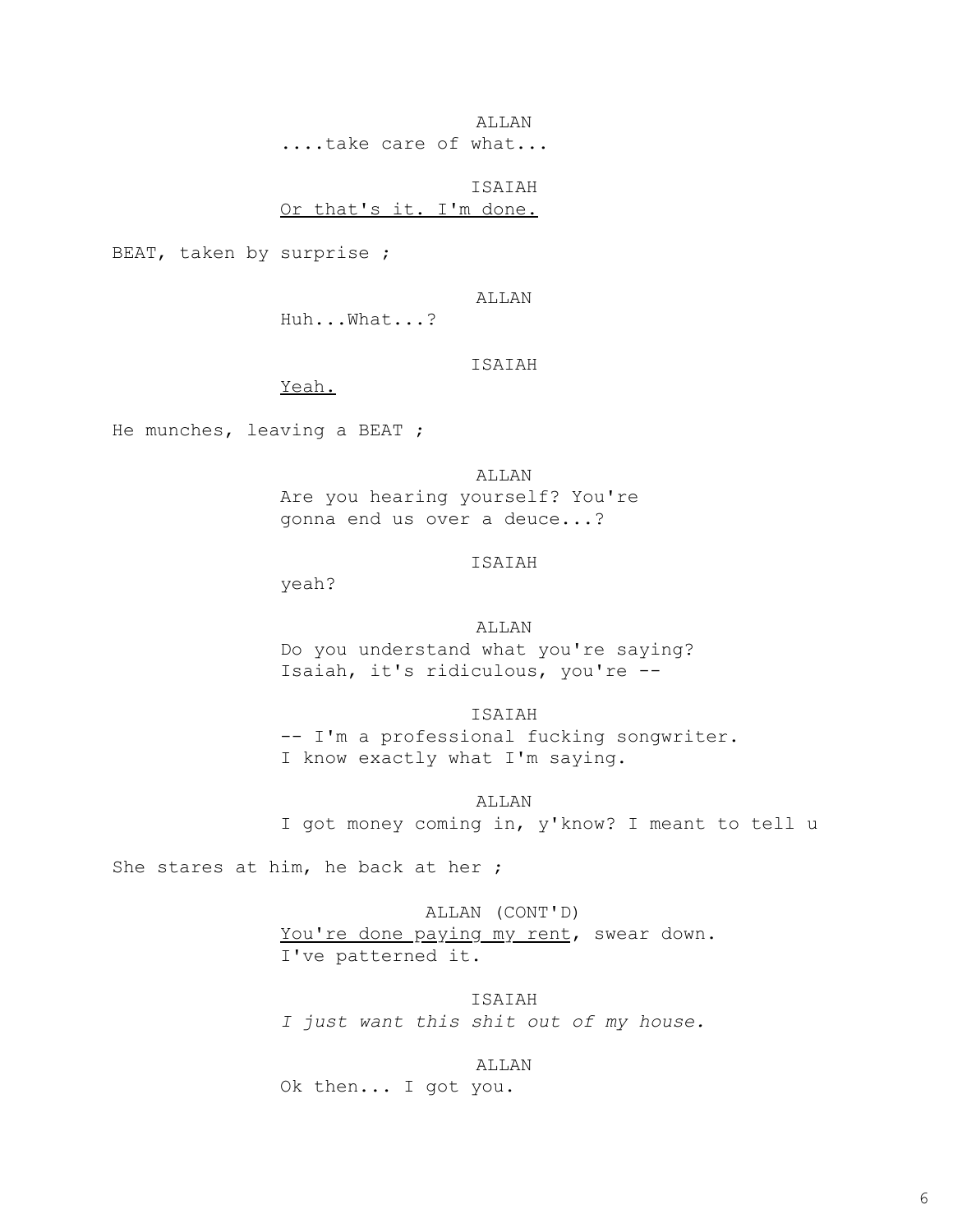He moves to the kitchen counter, vexed, but she moves in his step... left... then right... then left ;

> ALLAN ... what... Move! My god...

BEAT on Isaiah, daggers in her eyes ;

ALLAN (CONT'D) What???????

They stand in silence for another BEAT ;

ALLAN (CONT'D) I don't even think it's mine, y'know? ... Mine don't come out like that.

### ISAIAH

I don't care

ALLAN I'M EATING!!!! FLIPPING... Isaiah. Look at me. You're a joker... No Way.

#### **QUICK CUT TO:**

**INT. BATHROOM - MOMENTS LATER**... Allan is crouched over the toilet... Looking down at the log... He glances back at Isaiah by the door...

#### ALLAN

What is this?

Nothing from Isaiah ;

ALLAN (CONT'D) What are we doing.... You're enjoying this?

She's cold, arms crossed, silent ;

He takes a deep breath, grudgingly, then goes for it... he tucks one arm inside a plastic bag... and reaches in ;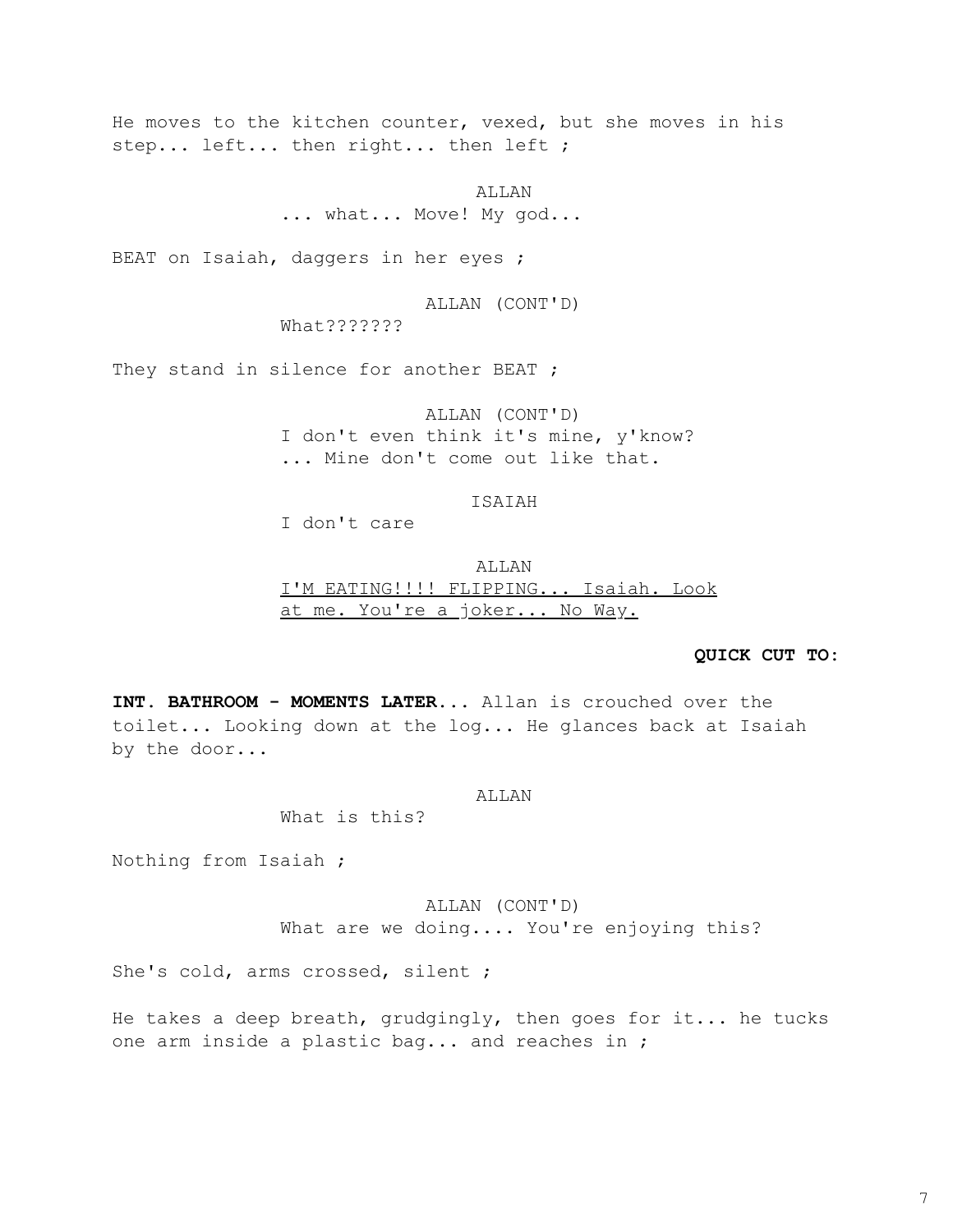ALLAN *.....ok bruv.... you can do this...*

She cringes... As he fiddles around... Until:

ALLAN

EURGHHHH!!

ALLAN JUMPS BACK AS IF HE'D SEEN A GHOST ;

ALLAN NO. NO. NO....IMPOSSIBLE.

### ISAIAH

ALLAN? ???????

ALLAN IT MOVED! NO WAY, I'M NOT DOING THIS.

ISAIAH

Is it out??

Allan GAGS, followed by Isaiah, both URRRRGHH...;

**QUICK CUT TO:** 

**EARLIER - Back to podcast**...

#### ISAIAH

I'm so evolved now...

DORA

Amen!

ISAIAH

No like, I used to be the provider in my relationships. And it's not to say there's anything wrong with that per say. But like, I was so embarrassed. Like... I got in the habit of lying about it, to my friends, family. It's superficial and dumb, but... I dunno, like I really was!!! Like....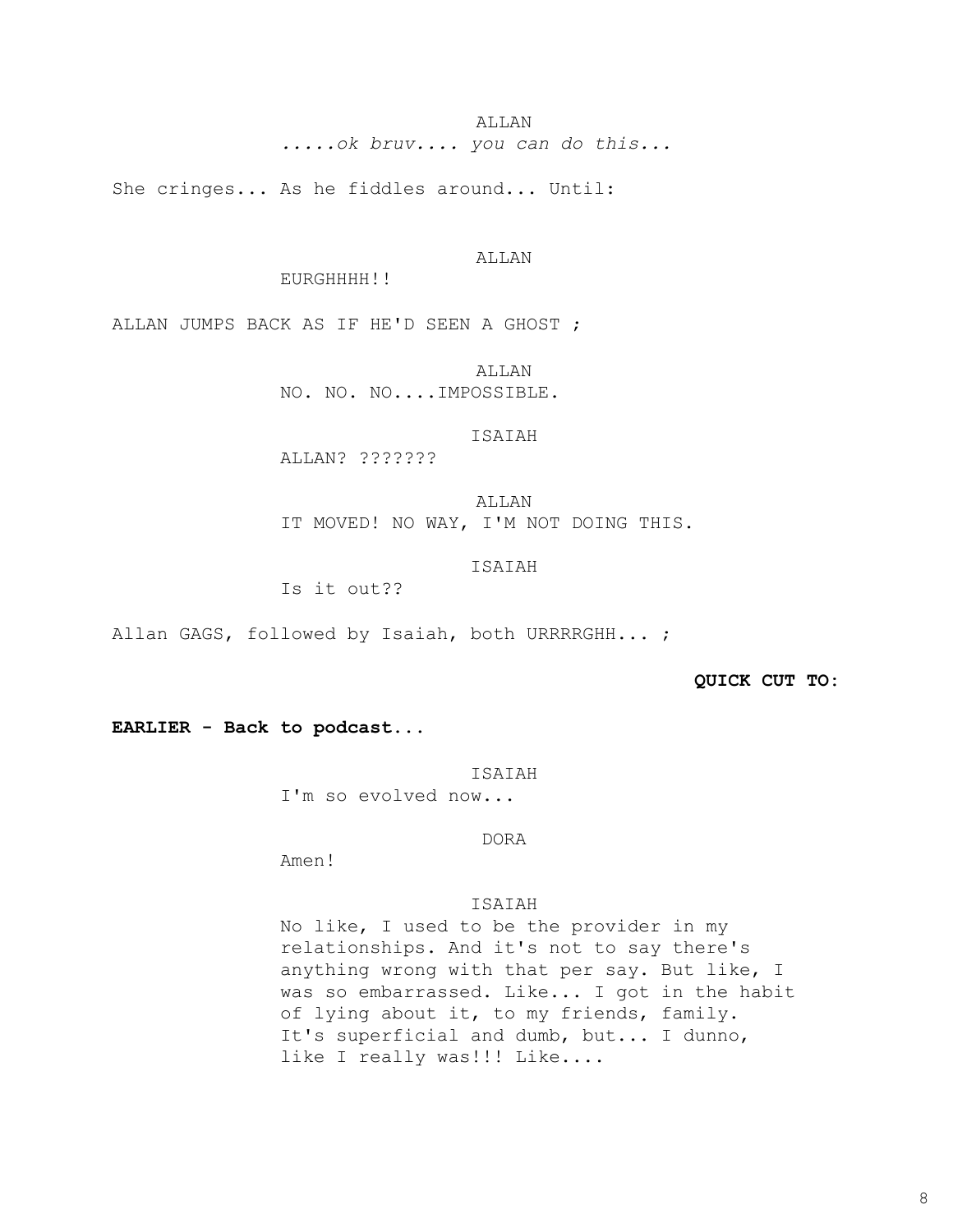DORA / GEORGIA

Right.

### ISAIAH

Like I was the one that was taking care of them, from cleaning to like... transferring funds into their accounts when they were running low. And it's not to say there's anything wrong with that but especially when you get to a point in your life where you're trying to better yourself, lift your standards, and say save for a mortgage, this and the other, you need somebody who is on that same journey and that can match you at that.

#### DORA

So right.

#### ISAIAH

So yeah, now that.... with the relationship I'm in, I'm there. Happy, finally.

### **CUT TO:**

**BACK TO PRESENT** 

### **INT. BEDROOM - NIGHT**

Allan and Isaiah are in bed..**.** Allan's on his phone while Isaiah folds the clothes... She stops, deep in thought ;

#### ISAIAH

I'm not happy.

### ALLAN

Watch this

Allan shows her a tik tok, she watches but gives no reaction... meanwhile, he laughs on and on and on...

ALLAN

*...Bro, I'm dead. This guy's too funny...*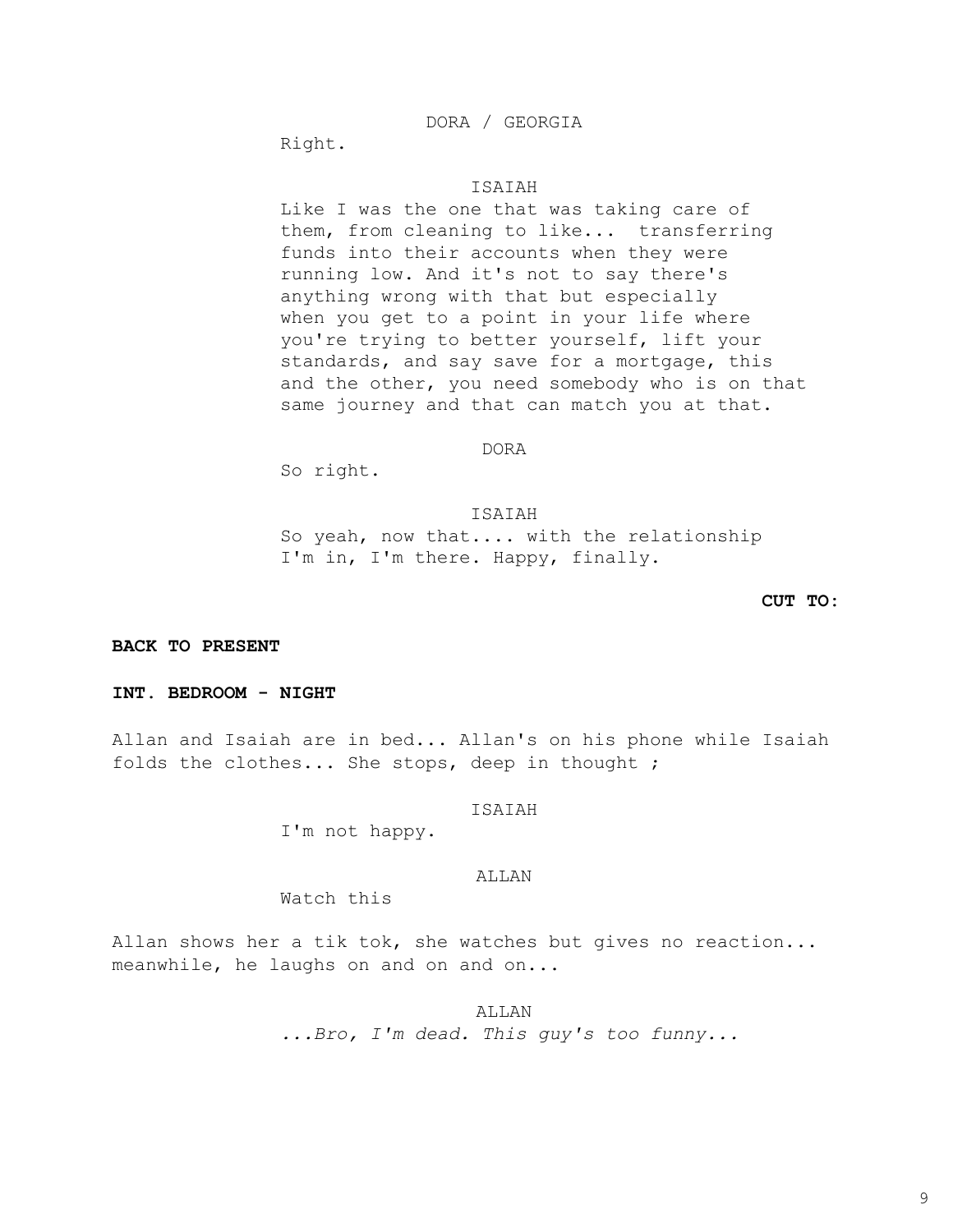#### ISAIAH

We never should have met... Hinge was a mistake...

#### ALLAN

Flipping, that's mine...

# ISAIAH

I can't keep lying... ignoring the red flags.

ALLAN

It's poop, Isaiah. Let it go. This is mine. You've put it in your pile...

He grabs his shirt and puts it in his pile, then back on his phone.

BEAT on Isaiah, disgusted with herself... Nauseating at the thought of... ;

# **CUT TO:**

**EARLIER - Back to podcast**...

#### ISAIAH

Protect your energy, focus on your growth.

### DORA

I mean...!

#### ISAIAH

No literally, like the best advice I could give is... the worst thing you can do is lie to yourself. And entertain dumb scenarios in your head like, we'll get better. And he can surprise me, and it'll get better. BECAUSE it's NOT! You literally won't, trust me, it's shit.... If it's shit...

# DORA / GEORGIA

Fact...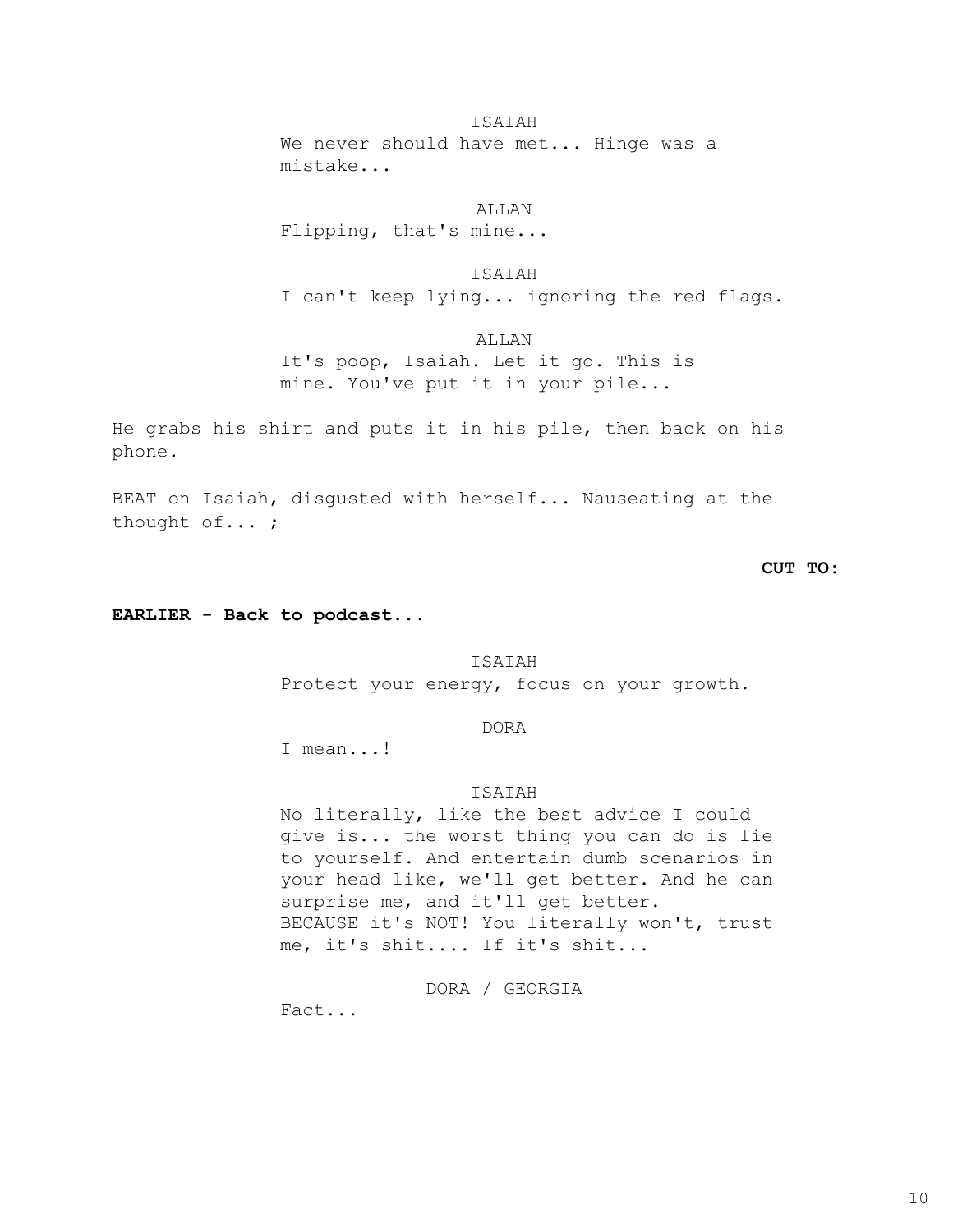### ISAIAH

Like if he's not right, NO LIKE...GOSHHH WHAT AM I SAYING... IF HE'S DUMB...AND HE'S NOT SUPPORTING YOU AND HE LIKE, LEAVES CLOTHES WET IN THE WASHER TYPE SHIT - YOU SHOULD DUMP HIM. LEAVE HIM! FLUSH, GOOD BYE!!!

# DORA / GEORGIA

Right, yeah.

#### ISAIAH

NO, EVEN IF YOU CAN'T, DO IT. CAUSE MAYBE YOU'VE MOVED IN WITH HIM... AND YOU'VE MOVED ON BUT IF YOU'RE THERE STILL PAYING HIS RENT OVER AND OVER MAKING A FOOL OF YOURSELF, BEING GOOD. AND BEING TOO GOOD LIKE, NO LEARN TO SAY NO. TEACH YOURSELF. CAUSE LIKE, I'VE EVER ONLY BEEN DUMPED IN MY LIFE. AND THAT'S NOT TO SAY I HAVEN'T ENDED THINGS, BUT I JUST DONT KNOW HOW TO SAY NO WITHOUT MAKING A FOOL OUT OF MYSELF, LIKE I STAY AROUND, AND I SIT THERE LIKE FLIPPING, FLUSHING AND FLUSHING AND FEELING LIKE SHIT AND YOU KEEP FLUSHING BUT NOTHINGS CHANGING, LIKE NO! THIS KINDA BEHAVIOR NEEDS TO GO! THIS SHIT NEEDS TO GO, LIKE.... No, Isaiah.... TAKE CARE OF IT...y'know? Girl... You need to take care of it, y'know?

It's quiet in the studio... DORA and GEORGIA glance at each like oh-uhmmm... Isaiah revealing her truths left the room Awkward... 'til DORA picks it up ;

#### DORA

- Yeah, no you're right like it's Not going to happen. Like I say I don't have a type.. But then like, I start dating someone and, no Like I Do Have A Type and I need to write it down because... Why Am I Branching Out And Experimenting And Trying to Change and Adapt When I Know I'm Not Going To Fucking Like You.

#### GEORGIA

# Exactly.

Isaiah stays quiet...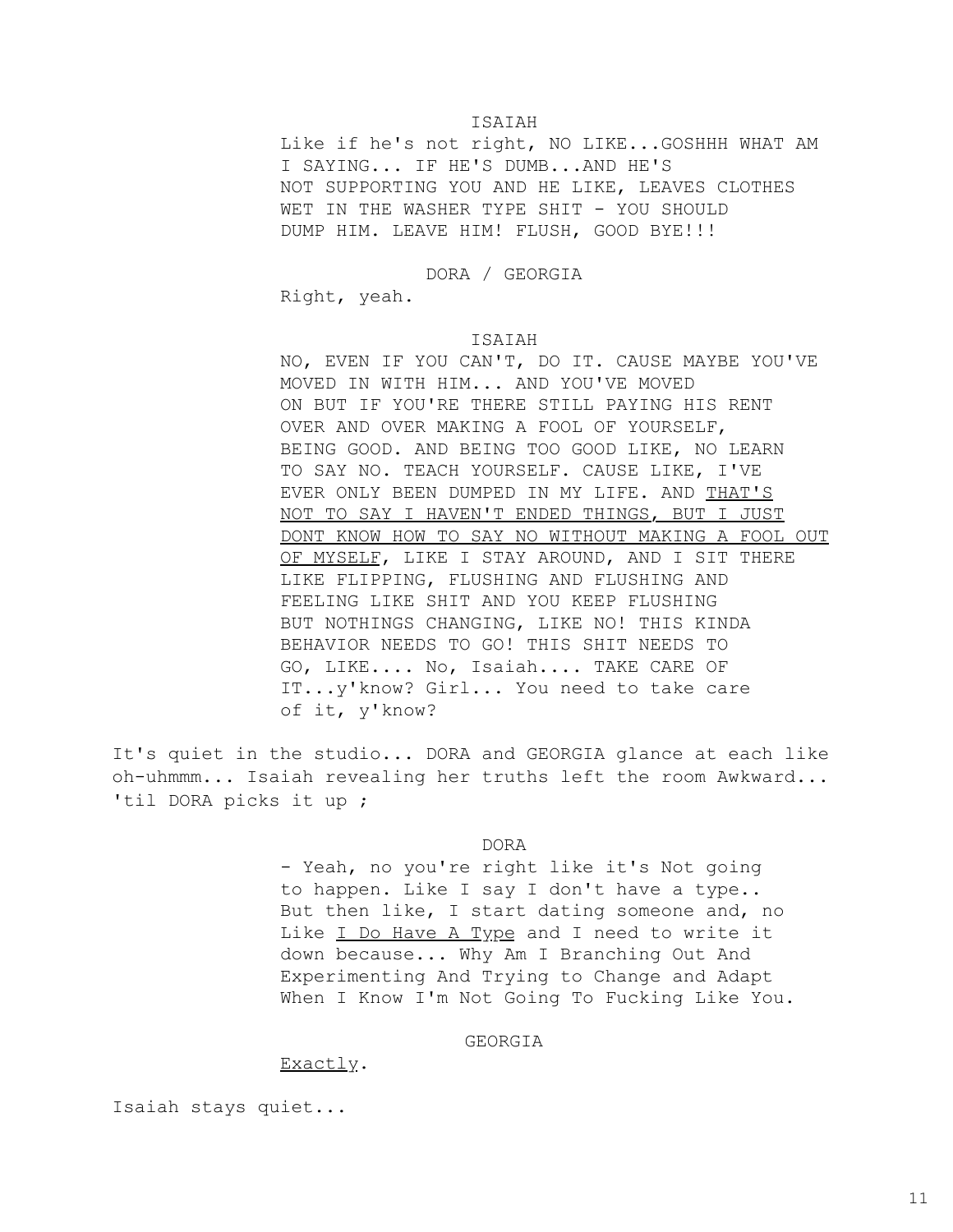# Like What I Am Playing At?

BEAT on Isaiah... withdrawn in herself...

#### **CUT TO:**

**LATER, after the podcast**, Isaiah puts on her coat... chatting with Dora while Georgia and the producers chat on...

> DORA Thank you so much for coming in, really. ISAIAH

Could we not air the part when I kinda...

### DORA

 $Oh$   $--$ 

ISAIAH -- Yeah, could you edit that out? I don't think --

DORA -- Yeah, no definitely girl. Of course.

# ISAIAH

Thanks.

### DORA

Of course. No worries. At all, really. You're good?

### ISAIAH

yeah, yeah. Thanks :)

## DORA

Come on girl, look at you. Big up yourself!

# ISAIAH

Haha I know, no I know. Thanks tho.

# DORA (O.C.)

Yesss gurl! C'mon, please. You look amazing by the way.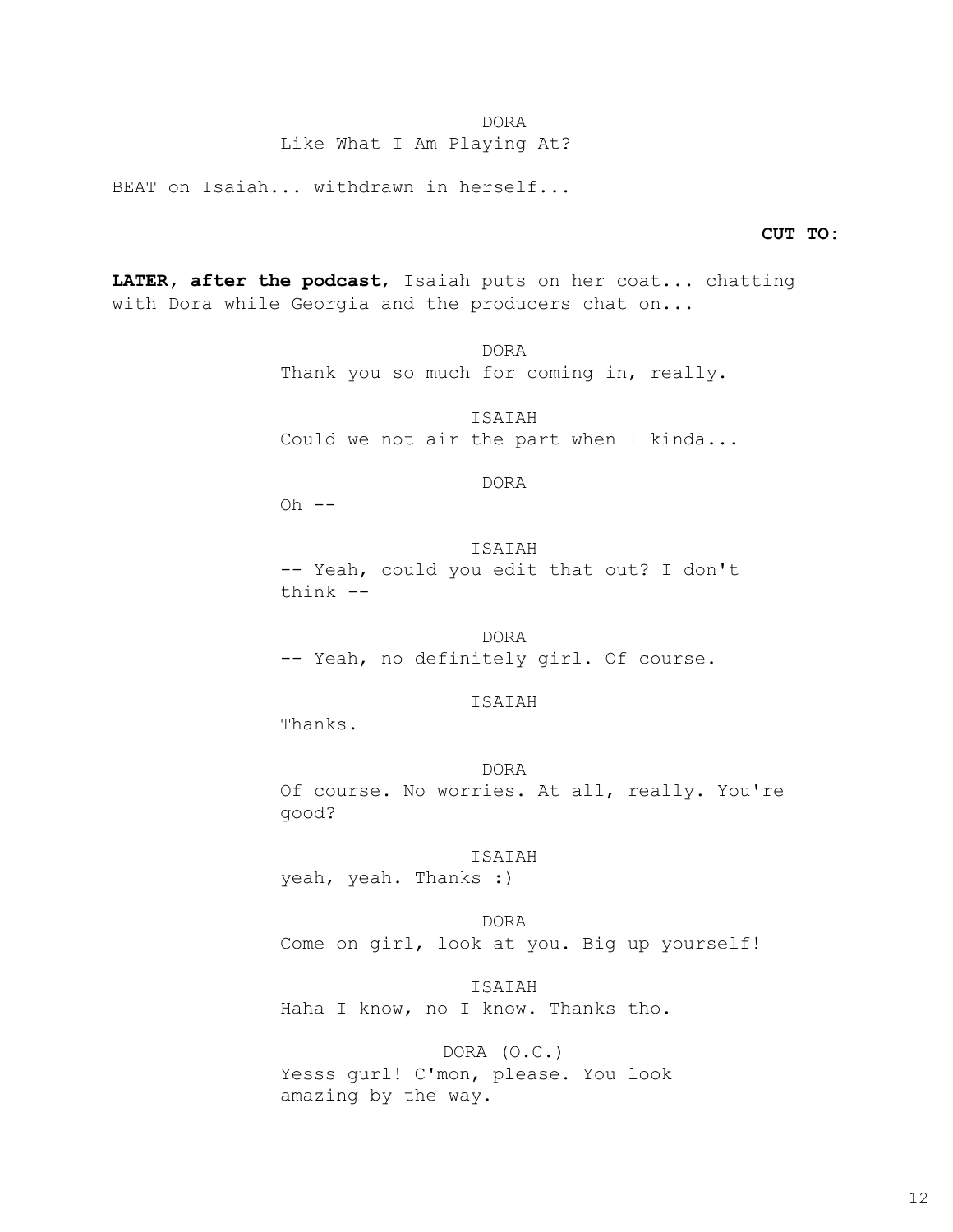# **INT. APARTMENT - NEXT MORNING**

... Isaiah wakes up... taking it all in... BEAT.

She grabs her phone, in bed... On instagram, she scrolls for a bit before landing on:

We watch her watch it ;

The CLIP of her revealing her truths on the podcast... it's ONLINE, and she's watching it... at first overwhelmed, silent ;

AUDIO OF CLIP: "AND YOU FLUSH BUT NOTHING'S MOVING AND YOU KEEP FLUSHING BUT NOTHINGS CHANGING AND NO! THIS SHIT NEEDS TO GO, LIKE.... No, Isaiah.... TAKE CARE OF IT...y'know?......"

INSERT, we watch the view count rise:  $2,000 > 2,052 > 3,001...$ She jumps on Tik Tik, first clip is of a young girl (13yo) lip syncing to the audio of her breakdown.

ISAIAH

...Bitch....

She jumps on WhatsApp texting "WTFFFFF???" to the group chat with Dora and Georgia followed by the " $\mathbb{G}$ " emoji x 4... but doesn't send, she "selects all" and deletes.... as notifications start pinging her phone... BIZZZ. BIZZZ.

She looks to the ceiling ;

ISAIAH (CONT'D) .... idiot...

BEAT... The sound of the toilet FLUSHES...

Allan steps in the bedroom... phone in hand... He stands there... boxers only...

Awkward BEAT...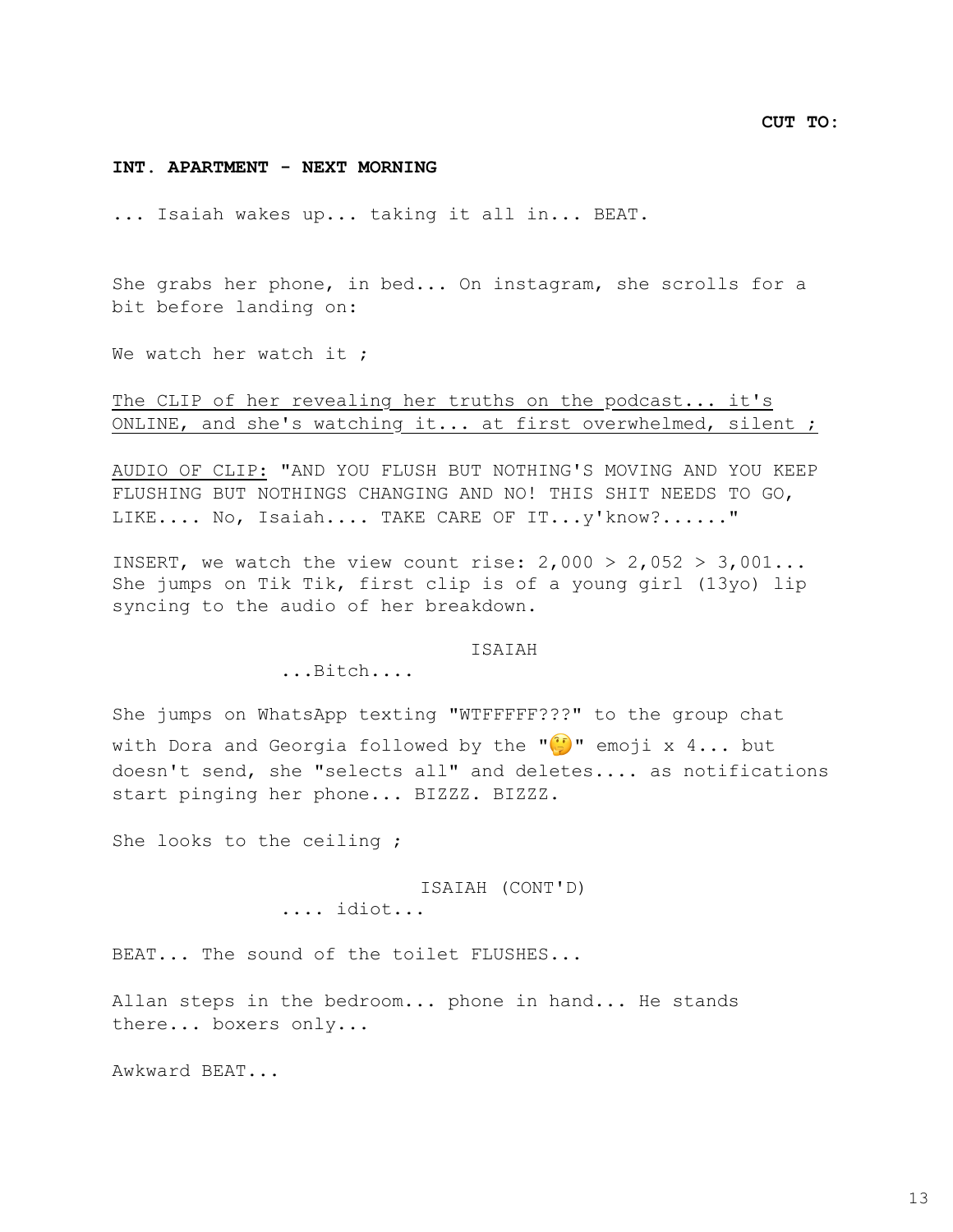# ALLAN

What....

ISAIAH Did you really take a shit?

ALLAN

Where should I go, Costa?

Isaiah sighs deeply, not believing they've released the clip...

ALLAN (CON'T)

....Isaiah...

Allan steps across the room, getting dressed...

ISAIAH

.......what....

ALLAN (he laughs, sneering) Your dumb-ass. It's everywhere.

# ISAIAH

Uh...??

ALLAN You're going viral. The podcast? Rich sent me...

ISAIAH

*I didn't mean it.*

ALLAN Yeah........ No....... I think we're done.

### ISAIAH

...yeah...

# ALLAN

On A PODCAST? Do you know how embarrassing this is for ME??????

# ISAIAH

..... Embarrassing for YOU????